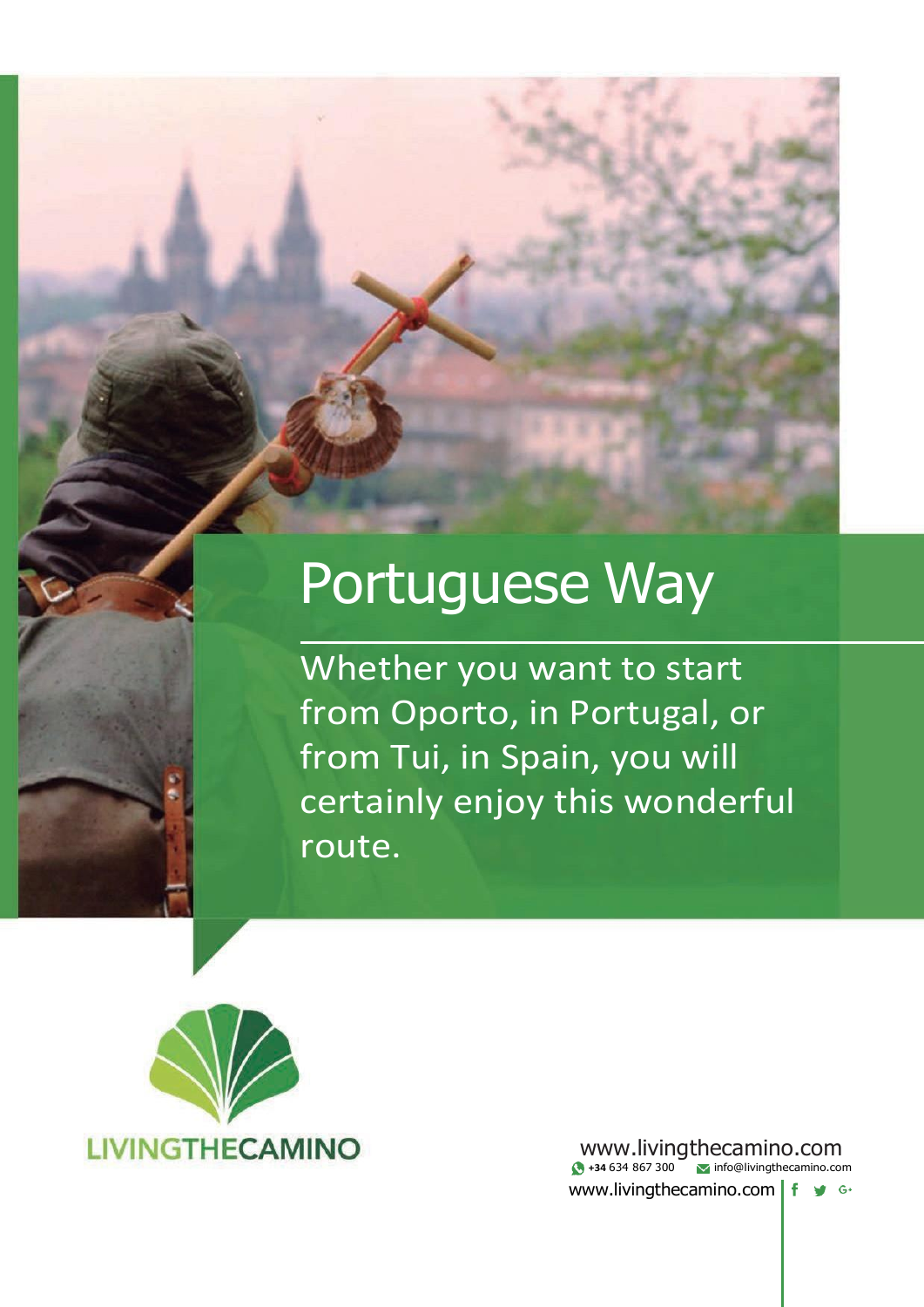

# **Oporto to Santiago de Compostela**



## **Itinerary**

#### **Day 1. Arrival to Oporto**

Oporto isthe second mostimportant city in Portugal, after Lisbon. It features an impressive historic heritage, being its most representative landmarks the Cathedral, the Church and Tower of the Clergymen, the City Hall and the Stock Exchange Palace. Make sure you also taste some of the famous Oporto wine. **Accommodation in Oporto.**

#### **Day 2. Oporto - Esposende (62 Km)** Breakfast in Oporto.

In this stage, you will cross Matosinhos and will have the chance to see the spectacular Church of Bom Jesus. Afterthis, you will keep walking, passing by Labruge, a coast town, soon before arriving at Vila Do Conde, a town with many places worth a visit. You will cross the river Ave and see the Church of the Convent of Santa Clara, located next to an aqueduct.

You will follow the boardwalk until you get to Póvoa de Varzim, the next town, where you can visit the Church of Nuestra Señora de Lapa and the Fortress of Nuestra Señora de la Concepción. You will continue, passing by Apulia, and crossing the iron bridge over the river Cádavo. Finally, you will get to Esposende, a town that features some interesting landmarks such as its church, fortress and lighthouse.

## **Accommodation in Esposende.**

## **Day 3. Esposende - A Guarda (66,6 Km)**

## Breakfast in Esposende.

Once you have pass by the Lighthouse of Esposende, you will continue towards Marinhas. Afterthis, you will keep walking next to a Natural Park and will finish the stage crossing the Eiffel Bridge to enterthe beautiful town of Viana Do Castelo. Leaving Viana Do Castelo, one of the most beautiful towns in Portugal, you will continue walking next to the coast, passing by many beaches and boardwalks. On the Way, you will be able to see some interesting landmarks such as the Fortress of Santiago de Barra or the Windmills of Montedor. Finally, you will reach Caminha, the last town before crossing the border between Portugal and Spain. Once you get to Caminha, you can take the ferry to AGuarda.

## **Day 4. A Guarda - Baiona (33 Km)**

#### Breakfast in A Guarda.

**Accommodation in A Guarda.**

You will be now in Galicia, and the first stage on this land offers an amazing landscape of great beauty, as well as many interesting historic sites such as the Fort of Santa Tecla or the Monastery of Oia. The stage finishes in Viladesuso. You will leave Viladesuso and will start cycling towards Baiona. Soon before arriving at Cape Silleiro, the Way turns right towards the Mountains of Baredo. Once in Baiona, do not miss the chance to see its beautiful boardwalk and the old town.

## **Day 5. Baiona - Redondela (41,9 Km)**

Breakfast in Baiona.

**Accommodation in Baiona.**

Leaving Baiona, you will enter an area called Santa Cristina de A Ramallosa, which features many characteristic bridges from the 15th Century, as well as the church and country house of Cadaval. After crossing the Romanesque bridge over the river Miñor, you will continue your Way to finally arrive at Vigo. Thisstretch goes parallel to the coast, offering stunning viewsto the estuary. On the Way, you will be able to see the Cíes Islands, Morrazo Peninsula, the Bridge of Rande and also the Cove of San Simón, full of beaches and islands. The stage finishes in Redondela.

## **Accommodation in Redondela.**

#### **Day 6. Redondela - Caldas de Reis (40,7 Km)** Breakfast in Redondela.

On this day you will arrive at the first city on the Portuguese Way in Spain. Walking around the historic district of Pontevedra, you can visit the Sanctuary of the Pilgrim Virgin. Going though the "porta do Camiño", you will enter the Ferrería Square, a place full of bars and terraces, where you can also find the Convent of San Francisco. Close to this, you can see the Square of the Star, the House of the Faces, the Gardens of Castro Sampedro and the Provincial Museum. Apart from being the birthplace of the King Alfonso VII of León, Caldas represents a place of relaxation, as its therapeutic thermal baths are really famous. You can also take a stroll around the town and visit places like the church of Santa María and the church of Santo Tomás Becket, or even the botanic garden. **Accommodation in Caldas de Reis.**

## **Day 7. Caldas de Reis - Santiago de Compostela (42,3 Km)**

Breakfast in Caldas de Reis. Padrón is well-known for being the town where the lifeless body of St. James disembarked, in 44 AD. Amongst the places to visit, you have the church of Santiago, the Bridge ofSantiago, the Fountain of Carmen, the Convent of Carmen and the House A Matanza (Museum House of Rosalía de Castro). From this area are also typical the peppers of Padrón. You will leave Padrón heading to Santiago de Compostela. Once in Santiago de Compostela, you will have the opportunity to see an endless amount of landmarks. The main one is the Cathedral and the "Plaza del Obradoiro", but that does not mean those are the only remarkable places, as it is also recommendable to take a stroll around the historic district, to taste the gastronomy and to visit some other iconic buildingssuch as "Hostal de los Reyes Católicos", "Monasterio de San Martín Pinario" or "Pazo de Raxoi".

#### **Accommodation and Breakfast in Santiago de Compostela.**

**Day 8. Breakfast in Santiago de Compostela and end of services** Breakfast in Santiago de Compostela.

## **Includes**

Luggage Transportation between stages Travel Insurance Full itinerary of the route Pilgrim Credentials Phone assistance on route VAT

## **Additional options**

Single Supplement (Inns/Guesthouses): 90 € / Person

Half-Board Supplement (Inns): 90 € / Person

Extra Night in Santiago (Hotels, Double/Triple Room, BB): 50 € / Person

Extra Night in Santiago (Hotels, Single Room, BB): 75 € / Person

Extra Nightin Santiago (Inns & Guesthouses, Double/Triple Room, BB): 45 € / Person

Extra Night in Santiago (Inns & Guesthouses, Single Room, BB): 60 € / Person

## **Map**



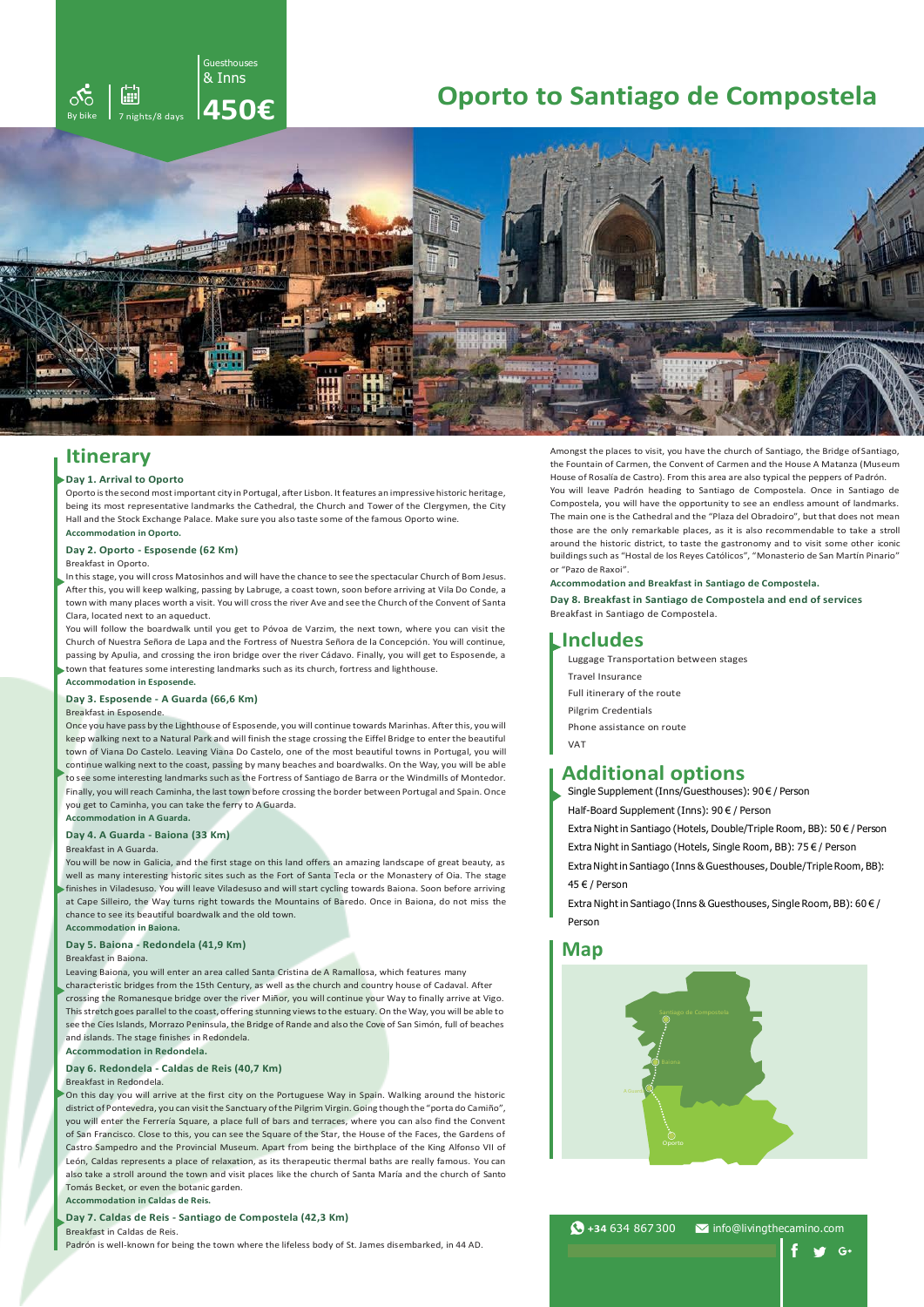## **Oporto**

strongbox and desk. Wake-up call



## **Esposende**

3 suites with heating and en suite Restaurant, parking, bar service and



**INTENSIONALISTICAL PROPERTY AND INCOME.** 



Located on the hillside of Mount Santa Tecla, close to the harbor. 27 bedrooms with en suite bathroom, TV and Wi-Fi. Bar, cafeteria, free parking and elevator.

# **Baiona**

**Accommodations Inns &Guesthouses**

<u>95</u>

 $\overline{\bullet}$ 

Located next to Baiona la Real boardwalk. 28 bedrooms with en suite bathroom, telephone, TV and sound system. Bar-cafeteria with excellent breakfasts. 24h reception service, fax, free Wi-Fi, and wake-up call service.



14 棒

## **Redondela**

Set in the centre of Redondela, 5 km from the beaches of the Rias Baixas. This accommodation offers free Wi-Fi and luggage storage. The rooms include TV

and en suite bathroom with shower and hairdryer. It also has a kitchen area with washing machine, microwave and fridge.

## **Caldas de Reis**

This hotel features 26 bedrooms with en suite bathroom, heating and flatscreen TV.

The accommodation offers parking, 24h reception service and Wi-Fi. You can also enjoy the common areas,

the garden and spa.

## **Santiago de Compostela**

Ancient monastery located in front of the Cathedral. Bedrooms with private bathroom, heating and desk. Garden, restaurant, parking, 24h reception, tourist information, Wi-Fi.